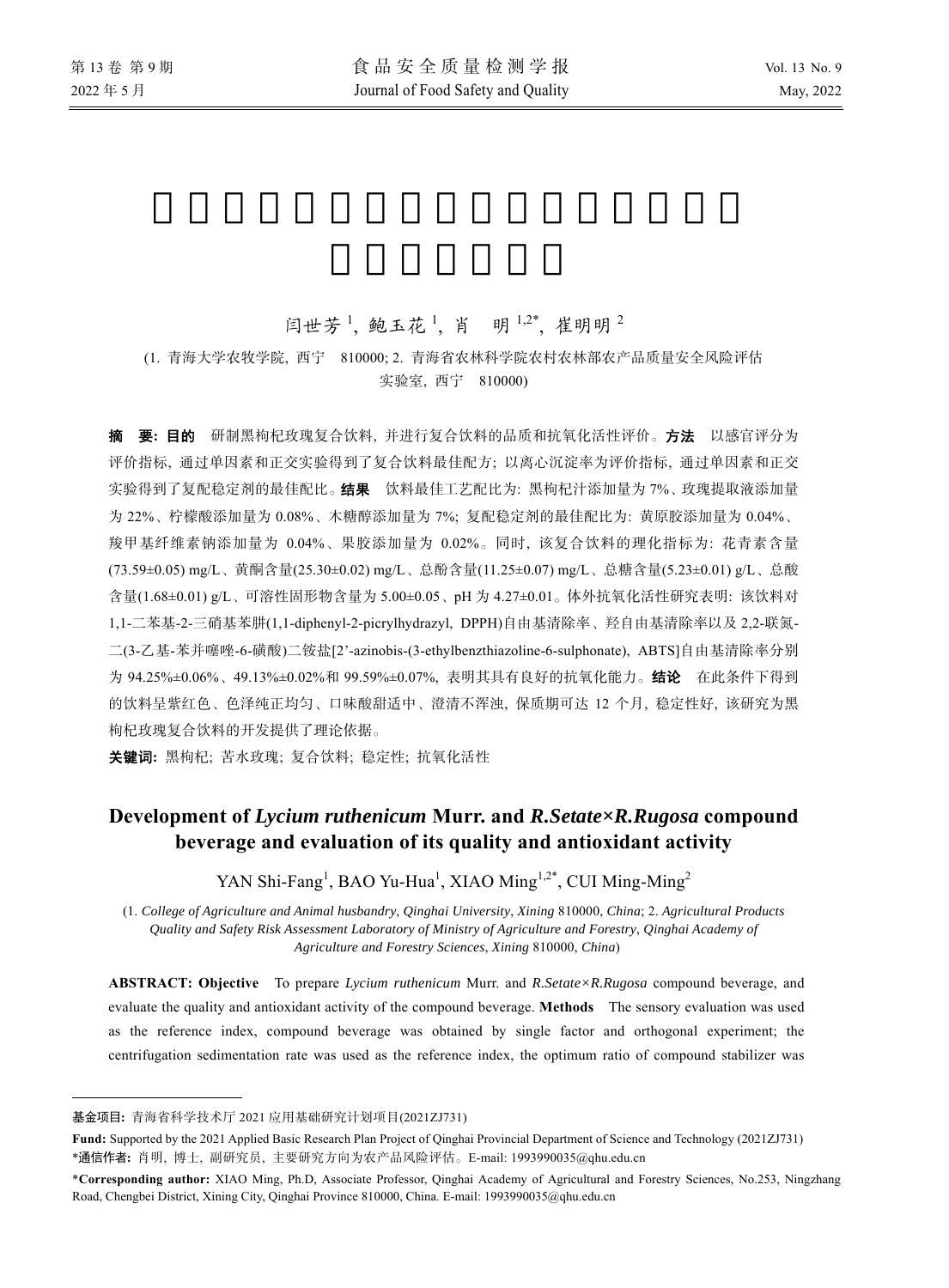obtained by single factor and orthogonal experiment. **Results** The optimum technological ratio of the beverage were: *Lycium ruthenicum* Murr. juice 7%, *R.Setate×R.Rugosa* extract 22%, citric acid 0.08% and xylitol 7%; the optimum ratio of compound stabilizer were: Xanthan gum 0.04%, carboxymethyl cellulose 0.04%, pectin 0.02%. Meanwhile, the physical and chemical indexes of the compound beverage were as follows: Anthocyanin content (73.59±0.05) mg/L, flavone content (25.30±0.02) mg/L, total phenol content (11.25±0.07) mg/L, total sugar content  $(5.23\pm0.01)$  g/L, total acid content  $(1.68\pm0.01)$  g/L, soluble solid content  $5.00\pm0.05$  and pH 4.27 $\pm0.01$ . The antioxidant activity *in vitro* showed that 1,1-diphenyl-2-picrylhydrazyl (DPPH), hydroxyl and 2'-azinobis-(3-ethylbenzthiazoline-6-sulphonate) (ABTS) radical scavenging rate were 94.25%±0.06%, 49.13%±0.02% and 99.59%±0.07%, respectively, indicating that the beverage had good antioxidant capacity. **Conclusion** The beverage obtained under these conditions is purple red, pure and uniform color, moderate sour and sweet taste, clear and not turbid, with a shelf life of 12 months and good stability, this study provides a theoretical basis for the development of *Lycium ruthenicum* Murr. and *R.Setate×R.Rugosa* compound beverage.

**KEY WORDS:** *Lycium ruthenicum* Murr.; *R.Setate×R.Rugosa*; compound beverage; stability; antioxidant activity

## **0** 引 言

黑果枸杞(*Lycium ruthenicum* Murr.)是茄科枸杞属, 为 西北干旱地区多年生的灌木野生植物[1], 国内主要生长于青 海、甘肃、宁夏、新疆、内蒙古等西北省区<sup>[2]</sup>, 富含氨基酸、 微量元素、多糖、花青素及多种维生素。野生黑枸杞含有的 花青苷是最有效的天然自由基清除剂, 极易溶于水, 是典型 的花色苷类植物色素资源[3]。据调查, 丰产期的黑枸杞每株 年可产鲜果 1.5~3.5 公斤之间, 干果 0.3~0.8 公斤左右, 每亩 黑枸杞(以每亩 550 株合理密度计)的鲜果产量可达 800~1100 公斤之间, 干果产量在 200 公斤左右, 每亩每年的纯收益在 5 万~8 万元以上。研究表明, 黑枸杞具有抗氧化[4]、抗衰老[5]、 益精明目[6]、降低胆固醇[7]的作用, 具有巨大的研究和开发 潜力。苦水玫瑰(*R.Setate×R.Rugosa*)是一种蔷薇科的落叶灌 木, 是中国两大玫瑰种系中的一种[8], 盛产于甘肃兰州市 永登县苦水镇, "苦水玫瑰"地理标志登记生产区域为苦水 镇等 12 个乡镇 96 个行政村, 区域面积 2960 平方公里, 种 植面积 6700 公顷, 年产苦水玫瑰 50250 t。苦水玫瑰花型 较小、花色较深、香型独特<sup>[9]</sup>, 含有多酚类、有机酸、氨 基酸、黄酮类等营养物质[10], 具有较强的抗氧化活性和自 由基清除能力[11], 尤其花青素含量较高, 并且含有较多的 维生素及矿物质[12], 花瓣广泛用作食品添加剂、用于入药 和酿酒[13]。在我国, 玫瑰花还是一种具有悠久历史的药食同 源植物<sup>[14]</sup>, 据中国药典记载, 玫瑰花蕾性温味甘, 具有活 血、调经、镇静安神、健脾及治疗跌打损伤等功效[15]。目 前, 青海省黑枸杞和苦水玫瑰的产量逐渐增大, 但由于缺乏 相应的深加工产品的开发限制了产业的进一步升级。

因此, 本研究以黑枸杞和苦水玫瑰为主要原料, 通过 单因素和正交实验对饮料最佳配比工艺及复配稳定剂最佳 配比工艺进行优化, 利用原材料特性, 开发新产品, 以期 为青海省黑枸杞和苦水玫瑰的开发利用提供理论依据。

## **1** 材料与方法

## **1.1** 材料与仪器 1.1.1 材料与试剂

苦水玫瑰: 采自青海省乐都县杜家洼村开花期绽开花 朵, 晒干备用, 含水量 10%左右; 黑枸杞干果: 市售。

木糖醇(食品级, 南京甘汁园糖业有限公司); 柠檬 酸、黄原胶、羧甲基纤维素钠、果胶(食品级, 河南万邦 实业有限公司 ); 1,1- 二苯基 -2- 苦基肼自由基 (1,1-diphenyl-2-picrylhydrazyl, DPPH)[纯度>97%, 梯希爱 (上海)化成工业发展有限公司]; 2,2-联氮-二(3-乙基-苯并噻 唑 -6- 磺 酸 ) 二铵盐 [2'-azinobis-(3-ethylbenzthiazoline-6 sulphonate), ABTS]、芦丁标准品(纯度≥98%, 北京索莱宝 科技有限公司); 没食子酸标准品(纯度≥98%, 上海源叶 生物科技有限公司); 无水乙醇(纯度≥99.7%, 天津市富宇 精细化工有限公司); 硫酸亚铁、过氧化氢、过硫酸钾、氯 化钾、无水乙酸钠、硫脲、亚硝酸钠、硝酸铝、氢氧化钠、 福林酚、无水碳酸钠(分析纯, 国药集团化学试剂有限公司); 蒽酮、酚酞、水杨酸(分析纯, 上海广诺化学科技有限公司); 盐酸(分析纯, 烟台市双双化工有限公司); 葡萄糖(500 g, 分析纯, 阜丰生物科技有限公司)。

1.1.2 仪 器

FA2204B 万分之一电子分析天平(上海越平科学仪器 有限公司); KG-SX-500 电热手提高压消毒器(上海鼎谦生 物科技有限公司); PHS-3C 型 pH 计(上海仪电分析仪器有 限公司); TU-1810紫外可见分光光度计(北京普析通用仪器 有限责任公司); HH-6 数显恒温水浴锅(国华电器有限公司); KQ5200DE 台式数控超声波清洗器(东莞市科桥超声波设 备有限公司); 400Y 多功能粉碎机(永康市铂欧五金制品有 限公司)。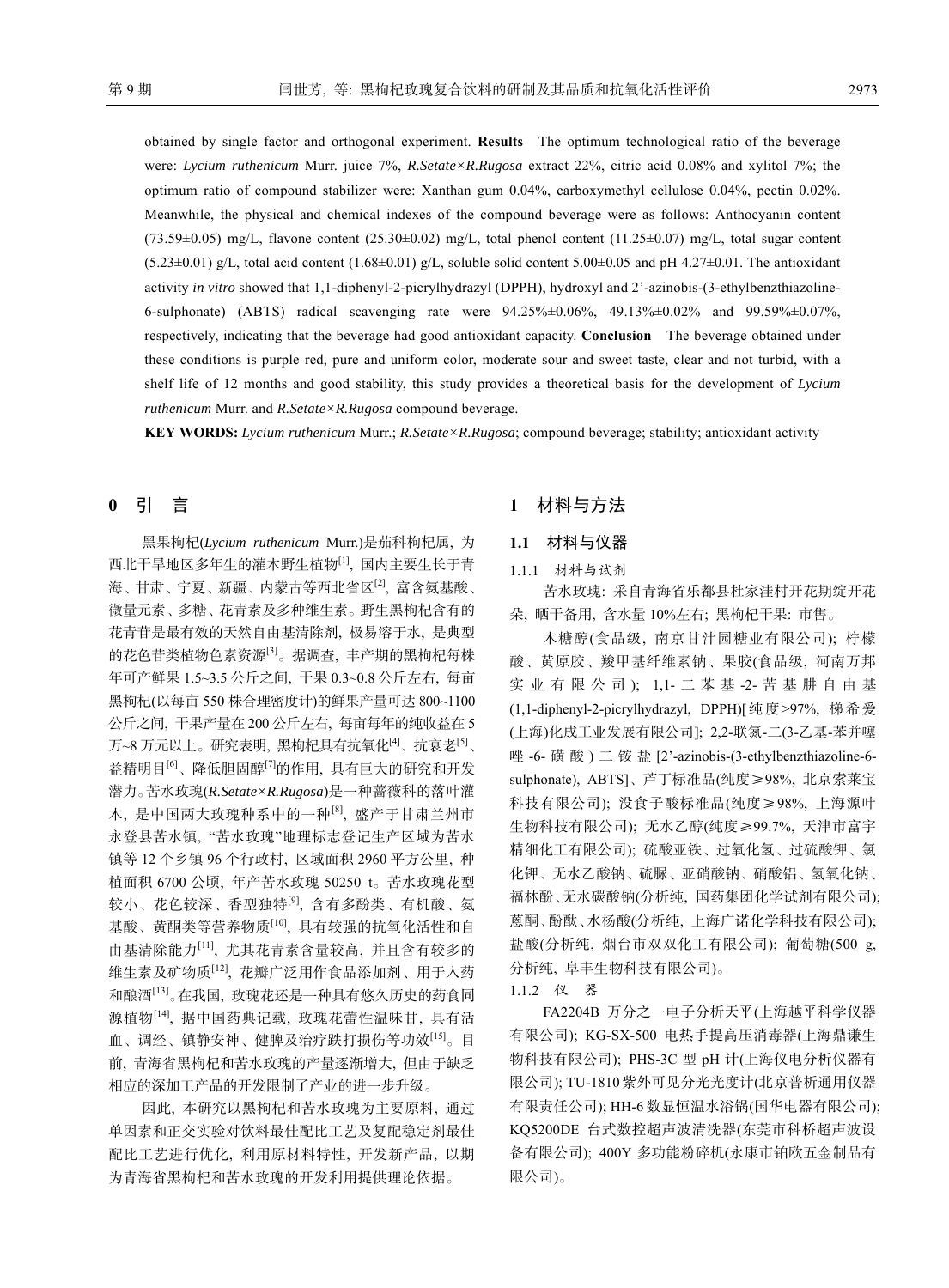## **1.2** 方 法

1.2.1 黑枸杞玫瑰功能性饮料工艺流程

1)苦水玫瑰干花→去梗→粉碎→浸提→离心→过滤 →取汁

2)黑枸杞干果→清洗→浸提及打浆→离心→过滤→ 取汁

3)取上述玫瑰浸提液、枸杞汁调配(加入木糖醇、柠檬 酸、稳定剂)→均质→密封→加热灭菌→冷却→成品

1.2.2 操作要点

1)玫瑰提取液的制备

将苦水玫瑰干花去除梗部进行粉碎并过 60 目筛, 玫瑰花 粉和水按 1:20 (g/mL)比例混合置于 65 ℃水浴锅水浴 75 min, 水浴结束后超声 20 min 得到玫瑰浆液<sup>[16]</sup>, 将玫瑰浆液在 6000 r/min 下离心 15 min 并过滤上清液得到玫瑰提取液;

2)黑枸杞汁的制备

称取清洗过的黑枸杞干果, 按料液比 1:10 (g/mL)进 行打浆, 8000 r/min 下离心 20 min 后过滤得到黑枸杞汁[17]; 3)均质

将原料按不同比例混合在 25 MPa 的压力下进行均质; 4)灭菌

在 121 ℃、20 min 的灭菌条件下进行高压灭菌, 灭菌 后进行冷却罐装。

1.2.3 黑枸杞玫瑰复合饮料配方工艺条件的确定

1)单因素实验

选取黑枸杞汁添加量、玫瑰花提取液添加量、木糖醇 添加量和柠檬酸添加量 4 个因素, 感官评分作为评价指 标。研究黑枸杞汁添加量为 3%、5%、7%、9%、11%; 玫 瑰提取液添加量为 18%、20%、22%、24%、26%; 木糖醇 添加量为 3%、5%、7%、9%、11%; 柠檬酸添加量为 0.08%、 0.10%、0.12%、0.14%、0.16%对复合饮料的影响, 确定复 合饮料的最佳工艺配方。

2)复合饮料配方正交实验

在单因素基础上, 选取黑枸杞汁添加量、玫瑰提取液 添加量、柠檬酸添加量和木糖醇添加量 4 个因素, 并选取 合适的水平数, 以感官评分为评价指标进行复合饮料配方 优化实验, 复合饮料配方正交实验因素水平见表 1。

| 表 1 复合饮料正交实验因素水平表 |  |
|-------------------|--|
| .                 |  |

| <b>Table 1</b> |       | Factor levels table of orthogonal test for compound beverage |       |       |
|----------------|-------|--------------------------------------------------------------|-------|-------|
| 水平             | 黑枸杞汁  | 玫瑰提取液                                                        | 柠檬酸   | 木糖醇   |
|                | 添加量/% | 添加量/%                                                        | 添加量/% | 添加量/% |
|                |       | 20                                                           | 0.08  |       |
| $\mathcal{L}$  |       | 22                                                           | 0.10  |       |
| 3              | Q     | 24                                                           | 0.12  |       |

1.2.4 稳定剂复配实验

1)稳定剂单因素实验设计

在复合饮料中分别加入不同比例的稳定剂黄原胶、羧

甲基纤维素钠和果胶, 在 25 ℃下放置 7 d, 以复合饮料的离 心沉淀率为优化指标, 进行单一稳定剂的筛选。其中, 黄原 胶的添加量为 0.01%、0.02%、0.03%、0.04%、0.05%, 羧甲 基纤维素钠的添加量为 0.02%、0.04%、0.06%、0.08%、0.10%; 果胶的添加量为 0.01%、0.02%、0.03%、0.04%、0.05%。

2)复配稳定剂正交实验设计

单一的稳定剂无法使产品达到长期均匀, 稳定悬浮, 会影响复合饮料的口感、外观、色泽等方面, 对效果较好 的稳定剂进行复配会有较好的效果[18]。因此在单因素基础 上, 选取黄原胶、羧甲基纤维素钠和果胶 3 个因素, 选取 合适的水平数, 以离心沉淀率为评价指标行复配稳定剂优 化实验, 复配稳定剂正交实验因素水平见表 2。

|  | 表 2 复配稳定剂正交实验因素水平表                                        |
|--|-----------------------------------------------------------|
|  | Table 2 Factor levels of orthogonal test for compound sta |

| 水平 | 黄原胶   | 羧甲基纤维素钠 | 果胶    |
|----|-------|---------|-------|
|    | 添加量/% | 添加量/%   | 添加量/% |
|    | 0.02  | 0.04    | 0.02  |
| 2  | 0.03  | 0.06    | 0.03  |
|    | 0.04  | 0.08    | 0.04  |

1.2.5 产品品质评价

1)感官评定

采用感官综合评分, 由 10 名食品专业的同学组成评 分小组, 对饮料的色泽、气味、滋味、状态等指标进行感 官评分, 见表 3。

表 **3** 感官评定标准 **Table 3 Sensory evaluation standard** 

| 指标      | 标准                        | 分值/分      |
|---------|---------------------------|-----------|
|         | 紫红色,色泽纯正均匀                | $17 - 20$ |
| 色泽(20分) | 紫红色偏淡,局部带有少许杂色            | $13 - 16$ |
|         | 色泽暗淡,淡红色,杂色明显             | $0 - 12$  |
|         | 黑枸杞和玫瑰香味浓郁协调              | $17 - 20$ |
| 气味(30分) | 黑枸杞和玫瑰香味稍淡,无异味            | $13 - 16$ |
|         | 无黑枸杞和玫瑰香味, 带少许刺激<br>气味    | $0 - 12$  |
|         | 酸甜适口,尝味不涩,无异味             | $17 - 20$ |
| 滋味(30分) | 滋味一般, 偏酸或偏甜, 后味略<br>酸涩    | $13 - 16$ |
|         | 有不良口感, 太酸或太甜, 涩味<br>重,口感差 | $0 - 12$  |
|         | 稳定性好, 澄清不浑浊, 无肉眼可<br>见杂质  | $17 - 20$ |
| 状态(20分) | 稍微浑浊,有些许沉淀                | $13 - 16$ |
|         | 较浑浊、沉淀较多                  | $0 - 12$  |

2)理化指标测定

参照 GB/T 12143—2008《饮料通用分析方法》测定饮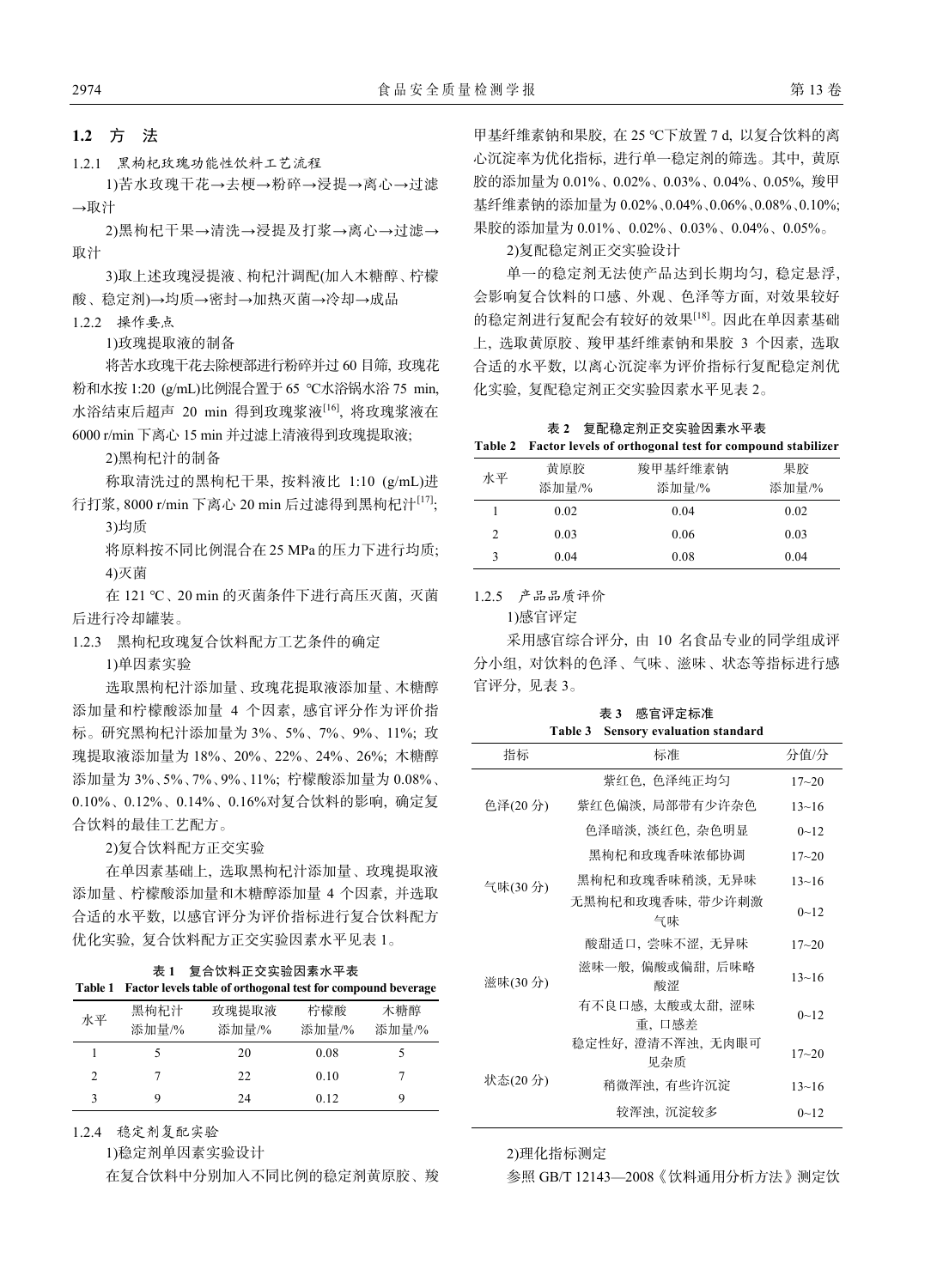料中的可溶性固形物含量; 参照 GB/T 12456—2008《食品中 总酸的测定》测定饮料中的总酸含量; 采用蒽酮比色法测定 饮料中的总糖含量<sup>[19]</sup>; 采用 pH 示差法测定饮料中的花青素 含量[20]; 采用福林酚法测定饮料中的总酚含量[21]; 采用亚 硝酸钠-硝酸铝显色法测定饮料中的黄铜含量[22]; 采用 pH 计测定 pH。

3)离心沉淀率的测定

准确称取一定量样品置于离心管中, 以 8000 r/min 速度 离心 20 min, 舍弃上层溶液, 称重底层沉淀, 代入式(1)计算。

高心流定率/% 灰定物重量(g) × 100% (1) \n
$$
\frac{\mathbb{E}(\mathbf{g})}{\mathbf{g} + \mathbf{h}} \times 100\%
$$

4)微生物指标测定

参照 GB/T 4789.2—2016《食品安全国家标准 食品微 生物学检验 菌落总数测定》检测饮料中的细菌总数; 参照 GB/T 4789.3—2016《食品安全国家标准 食品微生物学检 验 大肠菌群计数》检测饮料中的大肠菌群; 参照 SN/T 2641—2010《食品中常见致病菌检测 PCR-DHPLC 法》检 测饮料中的致病菌。

5)抗氧化指标测定

(1) DPPH 自由基清除能力测定

向 15 mL 的离心管中加入 2 mL 复合饮料和 2 mL DPPH-乙醇溶液(0.1 mmol/L), 涡旋振荡摇匀, 在 37 ℃下避 光保存 30 min。以无水乙醇为参比, 以维生素 C 作为阳性对 照, 在 517 nm 处测定吸光度值, 每个实验平行 3 次[23]。清 除率按式(2)计算:

DPPH 自由基清除率/%= $(1 - \frac{A_1 - A_2}{4})$ 0  $(1 - \frac{A_1 - A_2}{A_0}) \times 100\%$  (2)

式(2)中: *A*0为 2 mL DPPH-乙醇溶液+2 mL 无水乙醇的吸光 度; *A*<sup>1</sup> 为 2 mL DPPH-乙醇溶液+2 mL 复合饮料的吸光度; *A*<sup>2</sup> 为 2 mL 无水乙醇+2 mL 复合饮料的吸光度。

(2) ABTS 自由基清除能力测定

将 7 mmol/L 的 ABTS 溶液和 2.45 mmol/L 的过硫酸 钾溶液等体积混合制备 ABTS 储备液避光保存 12~16 h。 使用前先用无水乙醇将其稀释成工作液, 要求其在 30 ℃、 734 nm 波长条件下吸光度为 0.7±0.02。取复合饮料 0.1 mL, 然后加入浓度为 7 mmol/L 的 ABTS 溶液 3.9 mL, 摇匀后在 暗室下反应 6 min, 于波长 734 nm 处测定吸光度, 记作 *A*4, 用去离子水代替 ABTS 溶液测量的吸光度值记录为 *A*5, 用 去离子水代替复合饮料样液, 在相同条件下测量的吸光度 值, 记作A3<sup>[24–25]</sup>。每个实验做3次平行, 按式(3)计算ABTS 自由基清除率。

ABTS 自由基清除率/%=
$$
\frac{A_3 - (A_4 - A_5)}{A_3} \times 100\%
$$
 (3)  
(3)発自由基清除能力測定

向15 mL的离心管中加入2 mL硫酸亚铁溶液(6 mmol/L)、

2 mL 过氧化氢溶液(6 mmol/L)、2 mL 水杨酸溶液(6 mmol/L) 和 2 mL 复合饮料, 在 37 ℃条件下反应 1 h。以蒸馏水为参 比, 以维生素 C 作为阳性对照, 在 517 nm 波长处测定吸光 度, 每个实验平行 3 次<sup>[26]</sup>。清除率按式(4)计算:

$$
\frac{1}{2} \text{,} \frac{1}{2} \text{,} \frac{1}{2} \text{,} \frac{1}{2} \text{,} \frac{1}{2} \text{,} \frac{1}{2} \text{,} \frac{1}{2} \text{,} \frac{1}{2} \text{,} \frac{1}{2} \text{,} \frac{1}{2} \text{,} \frac{1}{2} \text{,} \frac{1}{2} \text{,} \frac{1}{2} \text{,} \frac{1}{2} \text{,} \frac{1}{2} \text{,} \frac{1}{2} \text{,} \frac{1}{2} \text{,} \frac{1}{2} \text{,} \frac{1}{2} \text{,} \frac{1}{2} \text{,} \frac{1}{2} \text{,} \frac{1}{2} \text{,} \frac{1}{2} \text{,} \frac{1}{2} \text{,} \frac{1}{2} \text{,} \frac{1}{2} \text{,} \frac{1}{2} \text{,} \frac{1}{2} \text{,} \frac{1}{2} \text{,} \frac{1}{2} \text{,} \frac{1}{2} \text{,} \frac{1}{2} \text{,} \frac{1}{2} \text{,} \frac{1}{2} \text{,} \frac{1}{2} \text{,} \frac{1}{2} \text{,} \frac{1}{2} \text{,} \frac{1}{2} \text{,} \frac{1}{2} \text{,} \frac{1}{2} \text{,} \frac{1}{2} \text{,} \frac{1}{2} \text{,} \frac{1}{2} \text{,} \frac{1}{2} \text{,} \frac{1}{2} \text{,} \frac{1}{2} \text{,} \frac{1}{2} \text{,} \frac{1}{2} \text{,} \frac{1}{2} \text{,} \frac{1}{2} \text{,} \frac{1}{2} \text{,} \frac{1}{2} \text{,} \frac{1}{2} \text{,} \frac{1}{2} \text{,} \frac{1}{2} \text{,} \frac{1}{2} \text{,} \frac{1}{2} \text{,} \frac{1}{2} \text{,} \frac{1}{2} \text{,} \frac{1}{2} \text{,} \frac{1}{2} \text{,} \frac{1}{2} \text{,} \frac{1}{2} \text{,} \frac{
$$

式(4)中:  $A_6$  为 2 mL 硫酸亚铁溶液+2 mL 过氧化氢溶液+2 mL 水杨酸+2 mL蒸馏水吸光度; *A*7为2 mL硫酸亚铁溶液+2 mL 过氧化氢溶液+2 mL 水杨酸+2 mL 复合饮料吸光度; *A*<sup>8</sup> 为 2 mL 硫酸亚铁溶液+2 mL 蒸馏水+2 mL 水杨酸+2 mL 复合 饮料吸光度。

1.2.6 数据处理

采用 Microsoft Excel 2016 进行原始数据处理, 用 SPSS 22.0 分析软件进行数据分析。

## **2** 结果与分析

### **2.1** 饮料配方单因素实验结果

2.1.1 黑枸杞汁添加量对感官评分的影响

黑枸杞汁添加量对感官评分的影响见图 1。由图 1 可 知, 复合饮料的感官评分随着黑枸杞汁添加量的增大呈现 先升高后降低的趋势。当黑枸杞汁添加量达到 7%时, 饮料 口感较好, 饮料呈紫红色, 感官评分最高。黑枸杞汁添加 过多或者过少, 都会对饮料的品质产生一定的影响, 影响 其口感, 这与王彩虹等[27]的研究结果相似。综合考虑单因 素实验结果, 选择黑枸杞汁添加量为 5%、7%、9%进行正 交实验。



注: 不同小写字母表示组间平均值有显著差异(*P*<0.05), 下同。 图 1 黑枸杞汁添加量对感官评分的影响(*n*=3)

Fig.1 Effects of *Lycium ruthenicum* Murr. juice on sensory score (*n*=3)

### 2.1.2 玫瑰提取液添加量对感官评分的影响

玫瑰提取液添加量对感官评分的影响见图 2。由图 2 可知, 玫瑰饮料的感官评分随着玫瑰提取液添加量的增大 呈现先升高后降低的趋势。当玫瑰提取液添加量为 22%时, 饮料呈紫红色, 口感较好, 色泽纯正均匀, 感官评分最高。 当玫瑰提取液添加量过低时, 饮料口感过淡、口味偏淡[28], 当玫瑰提取液添加量过高时, 饮料偏涩, 口感难以让人接 受。综合考虑单因素实验结果, 选择玫瑰提取液添加量 20%、22%、24%进行正交实验。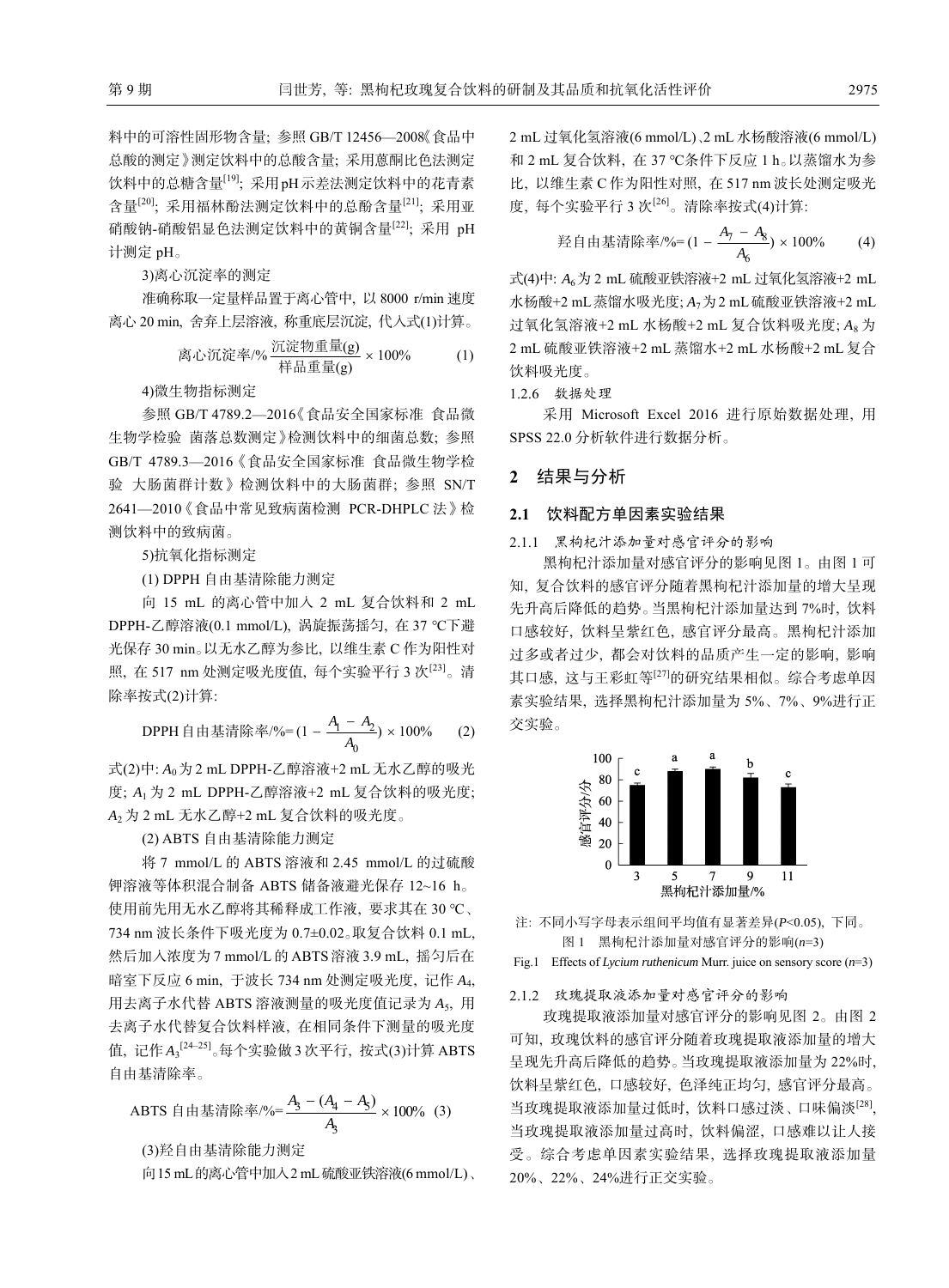



#### 2.1.3 木糖醇添加量对感官评分的影响

木糖醇添加量对感官评分的影响见图 3。由图 3 可知, 玫瑰饮料的感官评分随着木糖醇添加量的增大呈现先升高 后降低的趋势。当木糖醇添加量为 7%时, 饮料甜度适中, 口感较好, 色泽纯正均匀, 感官评分最高。当木糖醇添加 量过低时, 酸味偏重, 影响口感; 当木糖醇添加量过高时, 饮料过于太甜太腻, 引起不适[29]。木糖醇有防龋齿的作用, 已经被好几个国家认证是可以防龋齿的, 用此甜味剂配制 的玫瑰饮料对于很多患有糖尿病的病人也可少量食用, 既 可以增加食物的甜度, 又不会引起血糖的升高。综合考虑 单因素实验结果, 选择木糖醇添加量为 5%、7%、9%进行 正交实验。

2.1.4 柠檬酸添加量对感官评分的影响

柠檬酸添加量对感官评分的影响见图 4。由图 4 可知, 玫瑰饮料的感官评分随着柠檬酸添加量的增大呈现先升高 后降低的趋势。当柠檬酸添加量为 0.10%时, 饮料的酸度 适中, 口感较好, 色泽纯正均匀, 感官评分最高。柠檬酸偏 低或偏高时都影响口感, 偏低时酸味过淡, 偏高时酸味过 浓, 难以让大多数人接受[30]。由于柠檬酸的弱酸性, 在一 定 pH 范围内能抑制细菌繁殖, 可起到调味和防腐的作用。 综合考虑单因素实验结果, 选择柠檬酸添加量为 0.08%、 0.10%、0.12%进行正交实验。



图 3 木糖醇添加量对感官评分的影响(*n*=3) Fig.3 Effects of xylitol addition on sensory score  $(n=3)$ 



图 4 柠檬酸添加量对感官评分的影响(*n*=3) Fig.4 Effects of citric acid addition on sensory score (*n*=3)

## **2.2** 复合饮料配方正交实验结果

复合饮料配方正交实验结果见表 4。从表 4 可知, 影 响复合饮料感官评分的因素主次为 *A*>*D*>*C*>*B*, 最优组合 为 *A*2*B*2*C*1*D*2, 因此复合饮料的最佳配方比例为: 黑枸杞汁 添加量为 7%、玫瑰提取液添加量为 22%、柠檬酸添加量 为 0.08%、木糖醇添加量为 7%。

|                | Table 4        | Orthogonal test results of compound beverage formula |                |                |        |
|----------------|----------------|------------------------------------------------------|----------------|----------------|--------|
| 实验号            | 因素             |                                                      |                |                |        |
| 及来源            | A 黑枸杞汁添加量/%    | B 玫瑰提取液添加量/%                                         | C柠檬酸添加量/%      | D 木糖醇添加量/%     | 感官评分/分 |
|                | 1(5)           | 1(20)                                                | 1(0.08)        | 1(5)           | 82.2   |
| $\overline{2}$ | 1              | 2(22)                                                | 2(0.10)        | 2(7)           | 85.6   |
| 3              |                | 3(24)                                                | 3(0.12)        | 3(9)           | 83.2   |
| $\overline{4}$ | 2(7)           | 1                                                    | $\overline{2}$ | 3              | 88.4   |
| 5              | $\overline{c}$ | 2                                                    | 3              |                | 87.5   |
| 6              | $\overline{c}$ | 3                                                    | 1              | $\overline{c}$ | 93.3   |
| $\overline{7}$ | 3(9)           |                                                      | 3              | $\overline{c}$ | 88.7   |
| 8              | 3              | $\overline{c}$                                       |                | 3              | 86.4   |
| 9              | 3              | 3                                                    | $\overline{c}$ |                | 80.8   |

表 **4** 复合饮料配方正交实验结果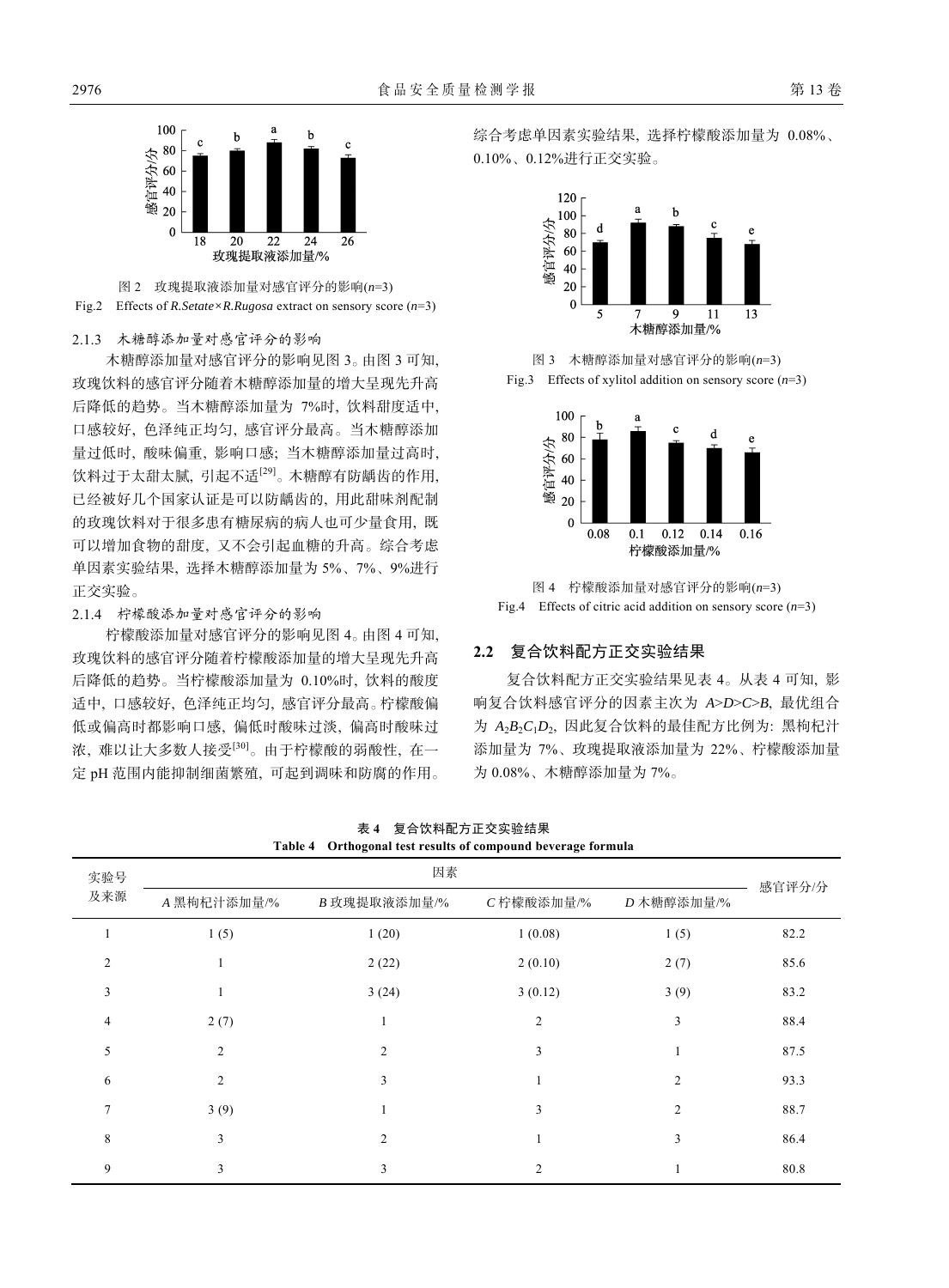|                |             |              |           |            | 表 4(续) |
|----------------|-------------|--------------|-----------|------------|--------|
| 实验号            |             | 因素           |           |            |        |
| 及来源            | A 黑枸杞汁添加量/% | B 玫瑰提取液添加量/% | C柠檬酸添加量/% | D 木糖醇添加量/% | 感官评分/分 |
| $K_1$          | 251.0       | 259.3        | 261.9     | 250.5      |        |
| $K_2$          | 269.2       | 259.5        | 254.8     | 267.6      |        |
| $K_3$          | 255.9       | 257.3        | 259.4     | 258.0      |        |
| $k_1$          | 83.7        | 86.4         | 87.3      | 83.5       |        |
| k <sub>2</sub> | 89.7        | 86.5         | 84.9      | 89.2       |        |
| $k_3$          | 85.3        | 85.8         | 86.5      | 86.0       |        |
| R              | 6.1         | 0.7          | 2.4       | 5.7        |        |

注: *K*<sup>i</sup> 这一行的 3 个数分别是因素 *A*、*B*、*C*、*D* 的第 *i* 个水平所对应的离心沉淀率之和; *k*<sup>i</sup> 为水平的平均值; 极差是同一列中 *k*1、*k*2、*k*<sup>3</sup> 这 3 个数中最大者减去最小者, 反映了因素水平对试验指标的影响程度; 下同。

#### **2.3** 稳定剂单因素实验结果

2.3.1 黄原胶添加量对离心沉淀率的影响

黄原胶添加量对离心沉淀率的影响见图 5。由图 5 可 知, 发现当黄原胶添加量达到 0.03%时, 饮料的离心沉淀 率下降趋于稳定, 口感较好。稳定剂添加过多或者过少, 都会对饮料的品质产生一定的影响[31]。当黄原胶添加量低 于 0.03%时, 饮料离心沉淀率较大, 稳定性较差; 当黄原 胶添加量高于 0.03%时, 饮料过于黏稠, 口感较差。黄原胶 具有良好的增稠性和流变学特性, 当黄原胶添加量较多时, 饮料的黏稠度较大, 有较多的未溶解胶粒, 影响饮料的稳 定性和口感[32]。综合考虑单因素实验结果, 选择黄原胶添 加量为 0.02%、0.03%、0.04%进行正交实验。





2.3.2 羧甲基纤维素钠添加量对离心沉淀率的影响

羧甲基纤维素钠添加量对离心沉淀率的影响见图 6。 由图 6 可知, 发现当羧甲基纤维素钠添加量达到 0.06%时, 饮料的离心沉淀率下降趋于稳定, 口感细腻; 当复合稳定 剂添加量超过 0.06%, 饮料黏度较高, 影响口感。影响体系 黏度的主要因素是分散相粒子本身及其所处的状态。由于 稳定剂的加入, 分散相粒子表面会形成能够有效降低界面 张力的界面膜, 由于界面膜的存在, 分散相粒子的界面结 构会发生变化, 影响分散相粒子的运动, 并由此影响体系 的黏度[33]。综合考虑单因素实验结果, 选择复合稳定剂添 加量为 0.04%、0.06%、0.08%进行正交实验。



图 6 羧甲基纤维素钠对感官评分的影响(*n*=3) Fig.6 Effects of sodium carboxymethyl cellulose on sensory score (*n*=3)

#### 2.3.3 果胶添加量对离心沉淀率的影响

果胶添加量对离心沉淀率的影响见图 7。由图 7 可知, 发现当果胶添加量达到 0.03%时, 饮料的离心沉淀率下降 趋于稳定; 当其添加量超过 0.03%时, 饮料过于黏稠, 影 响口感。果胶可与饮料中的阳离子发生凝胶反应, 将不溶 性的颗粒悬浮在液体中使果汁不分层[34-35]。综合考虑单因 素实验结果, 选择复合稳定剂添加量为 0.02%、0.03%、 0.04%进行正交实验。



图 7 果胶添加量对感官评分的影响(*n*=3) Fig.7 Effects of pectin addition on sensory score  $(n=3)$ 

#### **2.4** 复配稳定剂正交实验结果

复配稳定剂正交实验结果见表 5。从表 5 可知, 影响复合 饮料感官评分的因素主次为*E*>*G*>*F*, 最优组合为*E*3*F*1*G*1, 因此 复合饮料的最佳复配稳定剂组合为: 果胶添加量为 0.04%、羧 甲基纤维素钠添加量为 0.04%、黄原胶添加量为 0.02%。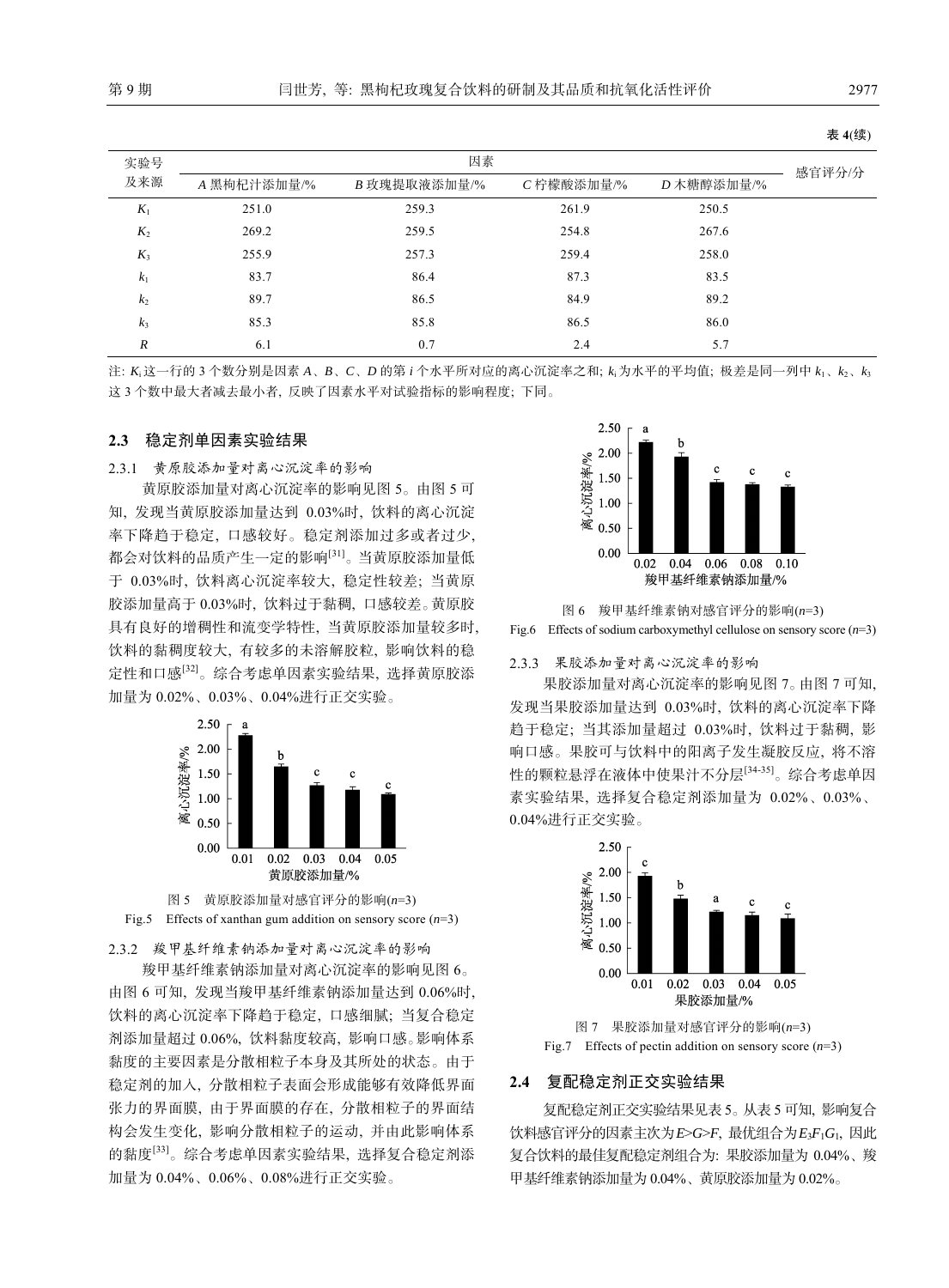| <b>Table 3</b> Orthogonal test results of compound stablizer |                |                |               |         |  |
|--------------------------------------------------------------|----------------|----------------|---------------|---------|--|
| 实验号                                                          |                | 因素             |               |         |  |
| 及来源                                                          | $E$ 果胶添加量/%    | F 羧甲基纤维素钠添加量/% | G 黄原胶添加量/%    | 离心沉淀率/% |  |
| $\mathbf{1}$                                                 | 1(0.02)        | 1(0.04)        | 1(0.02)       | 1.179   |  |
| $\overline{c}$                                               | $\mathbf{1}$   | 2(0.06)        | 2(0.03)       | 1.596   |  |
| 3                                                            | $\mathbf{1}$   | 3(0.08)        | 3(0.04)       | 1.268   |  |
| $\overline{4}$                                               | 2(0.03)        | $\mathbf{1}$   | $\sqrt{2}$    | 1.656   |  |
| 5                                                            | 2              | $\overline{c}$ | 3             | 1.620   |  |
| 6                                                            | $\sqrt{2}$     | 3              | $\mathbf{1}$  | 1.64    |  |
| $\tau$                                                       | 3(0.04)        | $\mathbf{1}$   | $\mathfrak z$ | 1.265   |  |
| $\,$ 8 $\,$                                                  | 3              | $\overline{c}$ | $\mathbf{1}$  | 1.284   |  |
| 9                                                            | $\mathfrak{Z}$ | 3              | 2             | 1.462   |  |
| $\mathfrak{K}_1$                                             | 4.043          | 4.100          | 4.103         |         |  |
| $K_{2}$                                                      | 4.916          | 4.500          | 4.714         |         |  |
| $K_3$                                                        | 4.011          | 4.370          | 4.153         |         |  |
| $k_{\rm l}$                                                  | 1.348          | 1.367          | 1.368         |         |  |
| $\mathfrak{k}_2$                                             | 1.639          | 1.500          | 1.571         |         |  |
| $k_3$                                                        | 1.337          | 1.457          | 1.384         |         |  |
| $\cal R$                                                     | 0.302          | 0.133          | 0.204         |         |  |

表 **5** 复配稳定剂正交实验结果 **Table 5 Orthogonal test results of compound stabilizer** 

### **2.5** 验证实验

按照正交实验最佳理论配方的确定原则(如果要求指 标越小越好,则取最小的平均值所对应的水平;如果要求 指标越大越好,则取最大的平均值所对应的水平;如果要 求适中,则取适中的平均值所对应的水平), 确定了最佳复 合饮料理论配方(黑枸杞汁添加量为 7%、玫瑰提取液添加 量为 22%、柠檬酸添加量为 0.08%、木糖醇添加量为 7%) 和复配稳定剂的最佳配比(黄原胶添加量为 0.04%、羧甲基 纤维素钠添加量为 0.04%、果胶添加量为 0.02%), 在此基 础上进行验证实验, 做 3 组重复实验, 实际测得感官评分 为 95 分, 与预测值(93.3 分)误差较小, 离心沉淀率为 1.262%, 与预测值(1.265%)误差较小, 说明优化的复合饮 料工艺是可行的, 具有实际应用价值[35], 并且饮料放置 12 个月后, 无明显沉淀与分层。

### **2.6** 产品品质分析

#### 2.6.1 理化指标和微生物指标

复合饮料最佳工艺的理化指标和微生物测定结果为: 花 青素含量为(73.59±0.05) mg/L、黄酮含量为(25.30±0.02) mg/L、 总酚含量为(11.25±0.07) mg/L、总糖含量为(5.23±0.01) g/L、 总酸含量为(1.68±0.01) g/L、可溶性固形物含量为5.00±0.05、 pH 为 4.27±0.01, 在规定范围内,符合标准。细菌总数小于 等于 100 CFU/mL, 大肠菌群小于等于 3, 致病菌未检出, 符 合国家微生物指标。

2.6.2 抗氧化活性指标测定

通过测定黑枸杞玫瑰复合饮料对 DPPH 自由基、 ABTS 自由基及羟自由基清除能力来检测其抗氧化活性, 结果显示黑枸杞玫瑰复合饮料具有一定的抗氧化活性, 其 对 DPPH 自由基、ABTS 自由基及羟自由基的清除率分别 为 94.25%±0.06%、99.59%±0.07%和 49.13%±0.02%。

#### **3** 讨论与结论

采用黑枸杞、苦水玫瑰为主要原料, 以黄原胶、羧甲 基纤维素钠、果胶、木糖醇、柠檬酸等为辅料, 研制黑枸 杞玫瑰复合饮料。通过单因素和正交实验得到了复合饮料 最佳工艺配比为: 黑枸杞汁添加量为 7%、玫瑰提取液添加 量为 22%、柠檬酸添加量为 0.08%、木糖醇添加量为 7%; 通 过单因素和正交实验得到了复配稳定剂的最佳配比为: 黄 原胶添加量为 0.04%、羧甲基纤维素钠添加量为 0.04%、 果胶添加量为 0.02%。该复合饮料的理化指标和微生物指 标符合国家标准要求,并且具有良好的抗氧化能力。在此条 件下得到的饮料具有浓郁的黑枸杞和玫瑰香味, 色泽均匀, 整体风味协调爽口, 质地均匀, 具有广阔的市场前景和开发 潜力。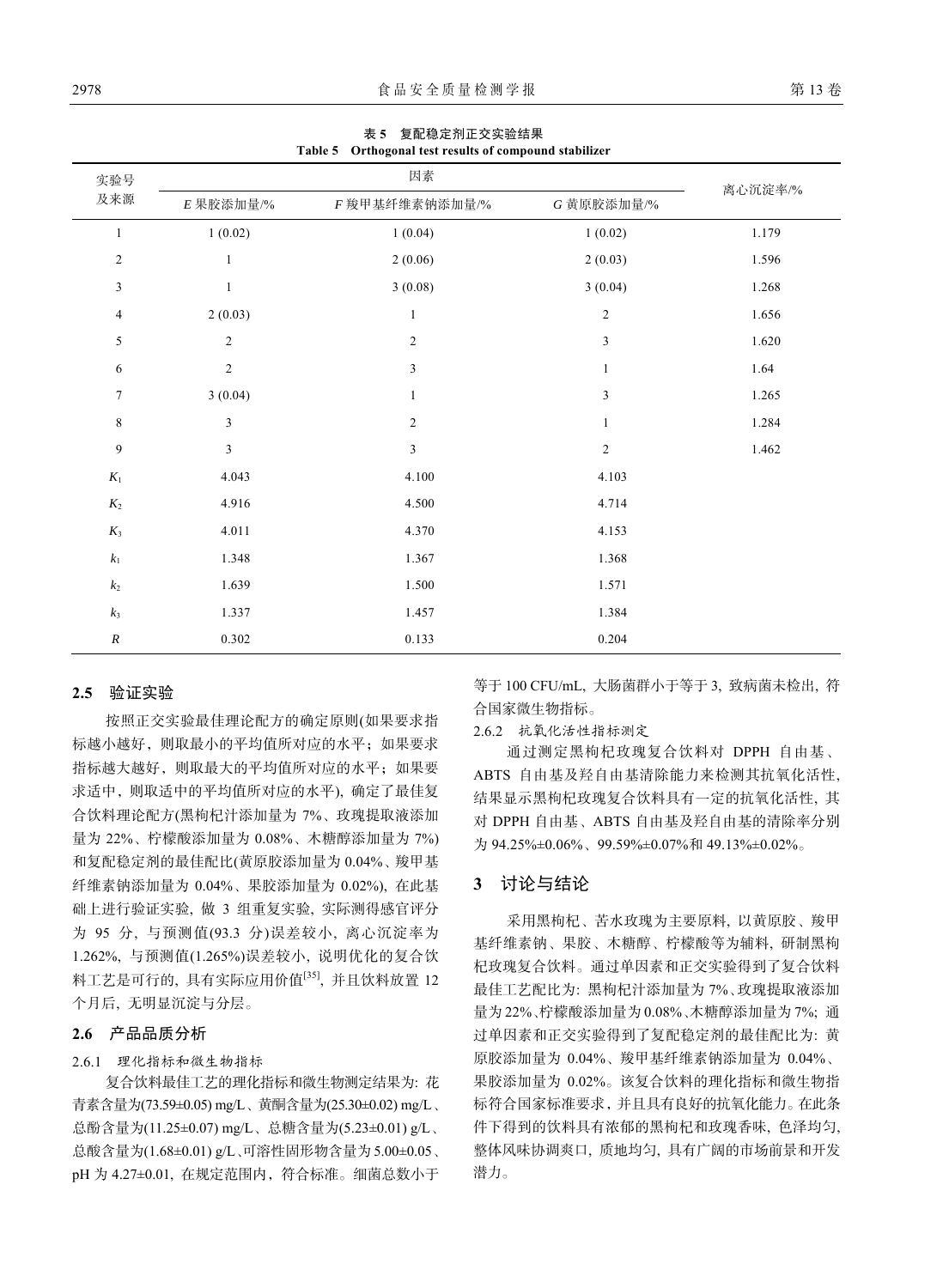#### 参考文献

[1] 陈海魁, 蒲凌奎, 曹君迈, 等. 黑果枸杞的研究现状及其开发利用[J]. 黑龙江农业科学, 2008, (5): 155-157.

CHEN HK, PU LK, CAO JM, *et al*. Research status and development and utilization of *Lycium barbarum* [J]. Heilongjiang Agric Sci, 2008, (5): 155‒157.

- [2] 韩丽娟, 叶英, 索有瑞. 黑果枸杞资源分布及其经济价值[J]. 中国野 生植物资源, 2014, 33(6): 55‒57, 63. HAN LJ, YE Y, SUO YR. Resource distribution and economic value of *Lycium barbarum* [J]. China Wild Plant Resour, 2014, 33(6): 55‒57, 63.
- [3] 闫亚美, 罗青, 冉林武, 等. 黑果枸杞功效研究进展及产业发展前景 [J]. 宁夏农林科技, 2015, 56(1): 21‒24, 57.

YAN YM, LUO Q, RAN LW et al. Research progress and industrial development prospect of black fruit *Lycium barbarum* [J]. Ningxia Agric Forestry Sci Technol, 2015, 56(1): 21-24, 57.

- [4] 张卓睿, 毛迪锐, 高晗, 等. 蓝莓花青素对小鼠抗疲劳及体内抗氧化作 用[J]. 食品科学, 2017, 38(21): 207-211. ZHANG ZR, MAO DR, GAO H, *et al*. Effects of blueberry anthocyanins on anti fatigue and antioxidation in mice [J]. Food Sci, 2017, 38(21): 207‒211.
- [5] 禄璐, 米佳, 罗青, 等. 枸杞总黄酮提取工艺优化及其体外抗氧化活性 分析[J]. 食品工业科技, 2019, 40(24): 165‒171. LU L, MI J, LUO Q, *et al*. Optimization of extraction process of total flavonoids from *Lycium barbarum* and analysis of its antioxidant activity *in vitro* [J]. Sci Technol Food Ind, 2019, 40(24): 165-171.
- [6] WANG Y, LUAN G, ZHOU W, *et al*. Subcritical water extraction, UPLC-Triple-TOF/MS analysis and antioxidantactivity of anthocyanins from *Lycium ruthenicum* Murr. [J]. Food Chem, 2018, 24(9): 119-126.
- [7] 杨重晖, 赵大庆, 王德慧, 等. 响应面法优化黑果枸杞蛋白提取工艺及 其抗衰老活性研究[J]. 食品研究与开发, 2019, 40(7): 98‒104. YANG CH, ZHAO DQ, WANG DH, et al. Optimization of extraction process and anti-aging activity of *Lycium barbarum* protein by response surface methodology [J]. Food Res Dev, 2019, 40(7): 98-104.
- [8] 何佳, 张波, 陆秀云, 等. 超高效液相色谱法测定苦水玫瑰中 10 种酚 酸化合物[J]. 食品与发酵科技, 2019, 55(3): 100-105. HE J, ZHANG B, LU XY, *et al*. Determination of 10 phenolic acids in Kushui rose by ultra performance liquid chromatography [J]. Food Ferment Technol, 2019, 55(3): 100-105.
- [9] NG TB, HE JS, NIU SM, *et al*. A gallic acid derivative and polysaccharides with antioxidative activity from rose (*Rosa rugosa*) flowers [J]. J Pharm Pharmacol, 2004, 56(4): 537‒545.
- [10] 张霁红, 康三江, 曾朝珍, 等. 不同浸提方法对苦水玫瑰浸提效果的影 响[J]. 食品工业科技, 2018, 39(11): 200‒204. ZHANG JH, KANG SJ, ZENG CZ, *et al.* Effects of different extraction methods on the extraction effect of bitter water rose [J]. Sci Technol Food Ind, 2018, 39(11): 200‒204.
- [11] YANG Y, ZHANG JL, ZHOU Q, *et al.* Effect of ultrasonic and ball-milling treatment on cell wall, nutrients, and antioxidant capacity of rose (*Rosa rugosa*) bee pollen, and identification of bioactive components [J]. J Sci Food Agric, 2019, 99(12): 517-529.
- [12] 刘芳, 任启飞, 马菁华, 等. 玫瑰主要功能性成分提取及纯化技术研究 进展[J]. 农业与技术, 2021, 41(6): 25-29.

LIU F, REN QF, MA JH, *et al*. Research progress on extraction and purification technology of main functional components of rose [J]. Agric Technol, 2021, 41(6): 25-29.

- [13] 张莲莉, 戴伟锋, 覃豪, 等. 三种玫瑰花茶中黄酮类成分的分析及其抗 氧化活性研究[J]. 昆明理工大学学报(自然科学版), 2019, 44(5): 84-90. ZHANG LL, DAI WF, QIN H, *et al*. Analysis and antioxidant activity of flavonoids in three kinds of rose tea [J]. J Kunming Univ Technol (Nat Sci Ed), 2019, 44(5): 84-90.
- [14] 赵晓峰, 吴荣书. 玫瑰花综合利用与其开发前景[J]. 保鲜与加工, 2004,  $(3): 30 - 31.$

ZHAO XF, WU RS. Comprehensive utilization and development prospect of rose [J]. Storage Process, 2004, (3): 30‒31.

- [15] GIANCARLO F, FRANCESCA DA, MICHELE MМ, *et al*. Bioactive compounds and antioxidant activity of four rose hip species from spontaneous Sicilian flora [J]. Food Chem, 2019, 289: 56–64.
- [16] 王文勃, 薛艳芳, 王帅, 等. 玫瑰花饮料的研究[J]. 农产品加工(学刊), 2014, (14): 9‒11, 15. WANG WB, XUE YF, WANG S, *et al*. Study on rose beverage [J]. Agric Prod Process (Acad J), 2014, (14): 9‒11, 15.
- [17] 宿婧, 张巧, 梁彬, 等. 百香果黑枸杞复合饮料的研制[J]. 山东化工, 2021, 50(7): 44‒49. SU J, ZHANG Q, LIANG B, *et al*. Development of passion fruit black *Lycium barbarum* compound beverage [J] Shandong Chem Ind, 2021, 50(7): 44‒49.
- [18] LEI ZA, FEIP A, AM A, et al. Protective effect and mechanism of action of xanthan gum on the color stability of black rice anthocyanins in model beverage systems [J]. Int J Biol Macromol, 2020, 164: 3800-3807.
- [19] 王倩, 吴梦兰, 郑硕, 等. 酶解黑木耳饮料制备工艺的研究[J]. 食品研 究与开发, 2018, 39(24): 71‒77. WANG Q, WU ML, ZHENG S, *et al*. Study on preparation technology of enzymatic hydrolysis black fungus beverage [J]. Food Res Dev, 2018, 39  $(24): 71 - 77.$
- [20] 何菁, 吴荣书. 玫瑰花洛神花复合浓缩饮料的研究及其成分测定[J]. 食品工业, 2019, 40(4): 1‒4. HE J, WU RS. Study on rose luoshenhua compound concentrated beverage and its component determination [J]. Food Ind, 2019, 40(4): 1-4.
- [21] 吴澎, 贾朝爽, 李向阳, 等. 响应面分析优化福林酚法测定樱桃酒中总 酚的含量[J]. 食品工业科技, 2018, 39(20): 200‒206, 211. WU P, JIA CS, LI XY, *et al*. Response surface analysis optimization of Folin phenol method for the determination of total phenol in cherry wine [J]. Sci Technol Food Ind, 2018, 39(20): 200-206, 211.
- [22] 王丽丽, 林清霞, 宋振硕, 等. 分光光度法测定茶叶中总黄酮含量[J]. 茶叶学报, 2021, 62(1): 1‒6. WANG LL, LIN QX, SONG ZS, *et al*. Determination of total flavonoids in tea by spectrophotometry [J]. J Tea, 2021, 62(1): 1-6.
- [23] YOU LJ, ZHAO MM, REGENSTEIN JM, *et al*. *In vitro* antioxidant activity and *in vivo* anti-fatigue effect of loach (*Misgurnus anguillicaudatus*) peptides prepared by papain digestion [J]. Food Chem, 2011, 124(1): 188-194.
- [24] 商亚芳, 苗俊豪, 张一格, 等. 宣木瓜抑菌特性及其饮料的活性成分研 究 [J]. 食品研究与开发, 2020, 41(11): 129-133. SHANG YF, MIAO JH, ZHANG YG, *et al.* Study on antibacterial properties of papaya and active components of its beverage [J]. Food Res

Dev, 2020, 41(11): 129-133.